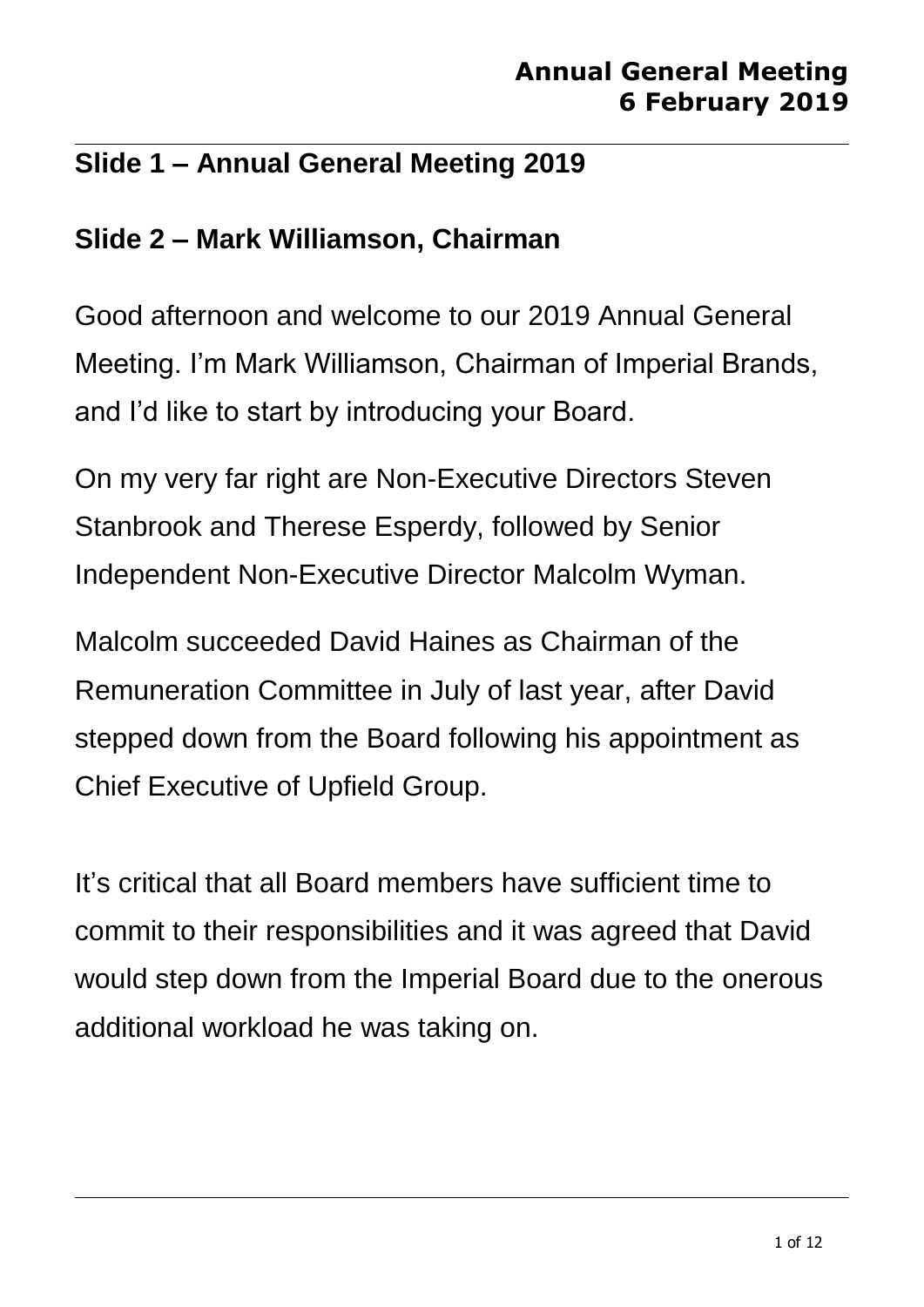David was a Board member for six years and I would like to thank him for the significant contribution he made. I'd also like to thank Malcolm for agreeing to chair the Remuneration Committee.

Sitting next to Malcolm is Chief Development Officer Matthew Phillips and next to Matthew is our Chief Executive Alison Cooper.

On my immediate left are John Downing, Company Secretary, and Oliver Tant, Chief Financial Officer.

Next to Oliver are Karen Witts, Chair of the Audit Committee and Non-Executive Directors Simon Langelier and Sue Clark.

Sue was appointed to the Board in November and will assume chairmanship of the Remuneration Committee immediately after the AGM.

Today's proceedings are being recorded. After business updates from myself and Alison, we will deal with the resolutions that are set out in the Notice of Meeting.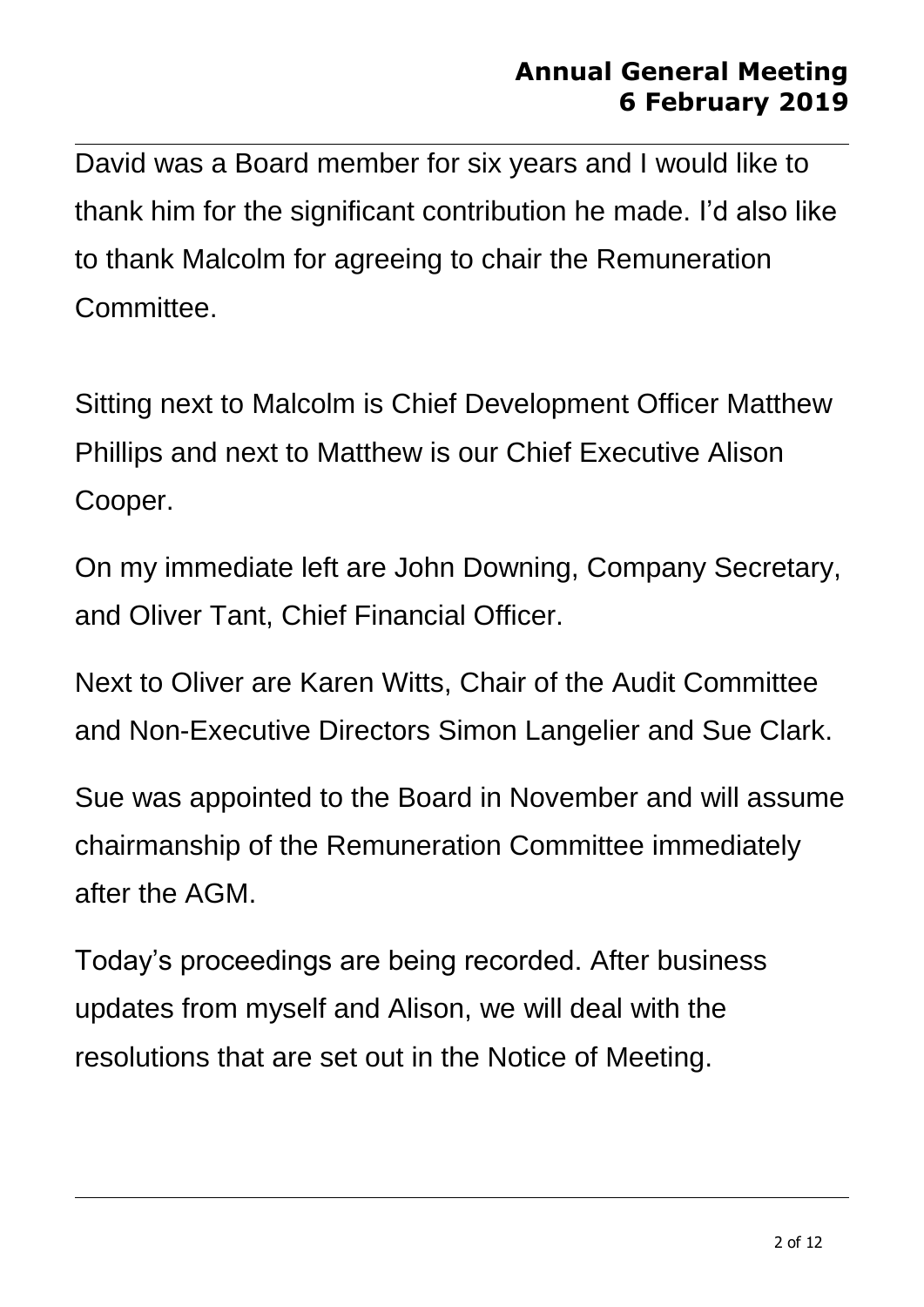# **Slide 3 – Creating Something Better for the World's Smokers**

Our purpose is to create something better for the world's smokers and we are achieving this through a portfolio of highquality tobacco and next generation products, or NGPs.

We have two distinct growth models – BAM for NGP and MRM for tobacco.

BAM is our blu Adoption Model, blu being our iconic vapour brand, and MRM stands for Market Repeatable Model.

Consistently applying these models in the right markets and with the right brands is our focus for delivering quality growth.

Our high operating margins generate strong cash flows and we use this cash to reinvest in the business, pay down debt and provide returns to shareholders.

## **Slide 4 – Summary Financials FY18**

As you can see from this slide, the successful implementation of these models created further value for shareholders in 2018.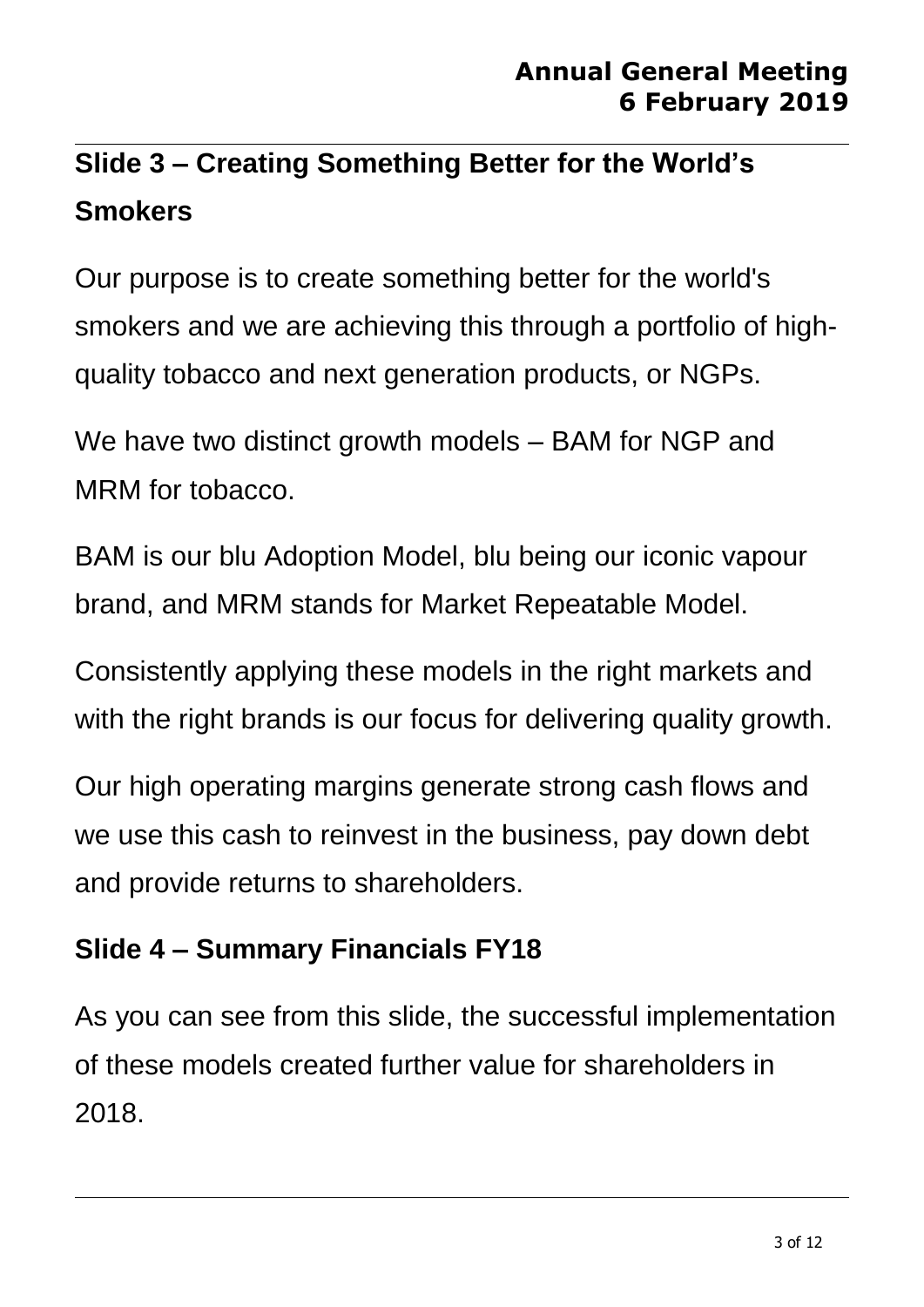On a constant currency basis tobacco net revenue grew by over 2 per cent, with around half coming from tobacco and half from NGP.

Tobacco and NGP operating profit was 1.9 per cent higher than last year and earnings per share was up by 5 per cent.

Cash conversion was strong at 97 per cent and we reduced our net debt by £800 million. We also increased the dividend by 10 per cent for the tenth consecutive year.

I'll now hand over to Alison.

#### **Slide 5 – Alison Cooper, Chief Executive**

Thanks Mark and good afternoon everyone.

## **Slide 6 – Strategy Delivering**

As you've just heard, our strategy is delivering growth in both tobacco and NGP.

In tobacco we made share gains in five of our priority markets: the UK, Russia, Italy, Japan and Saudi Arabia…..and growth was driven by the most important assets in our tobacco portfolio, our Growth and Specialist Brands.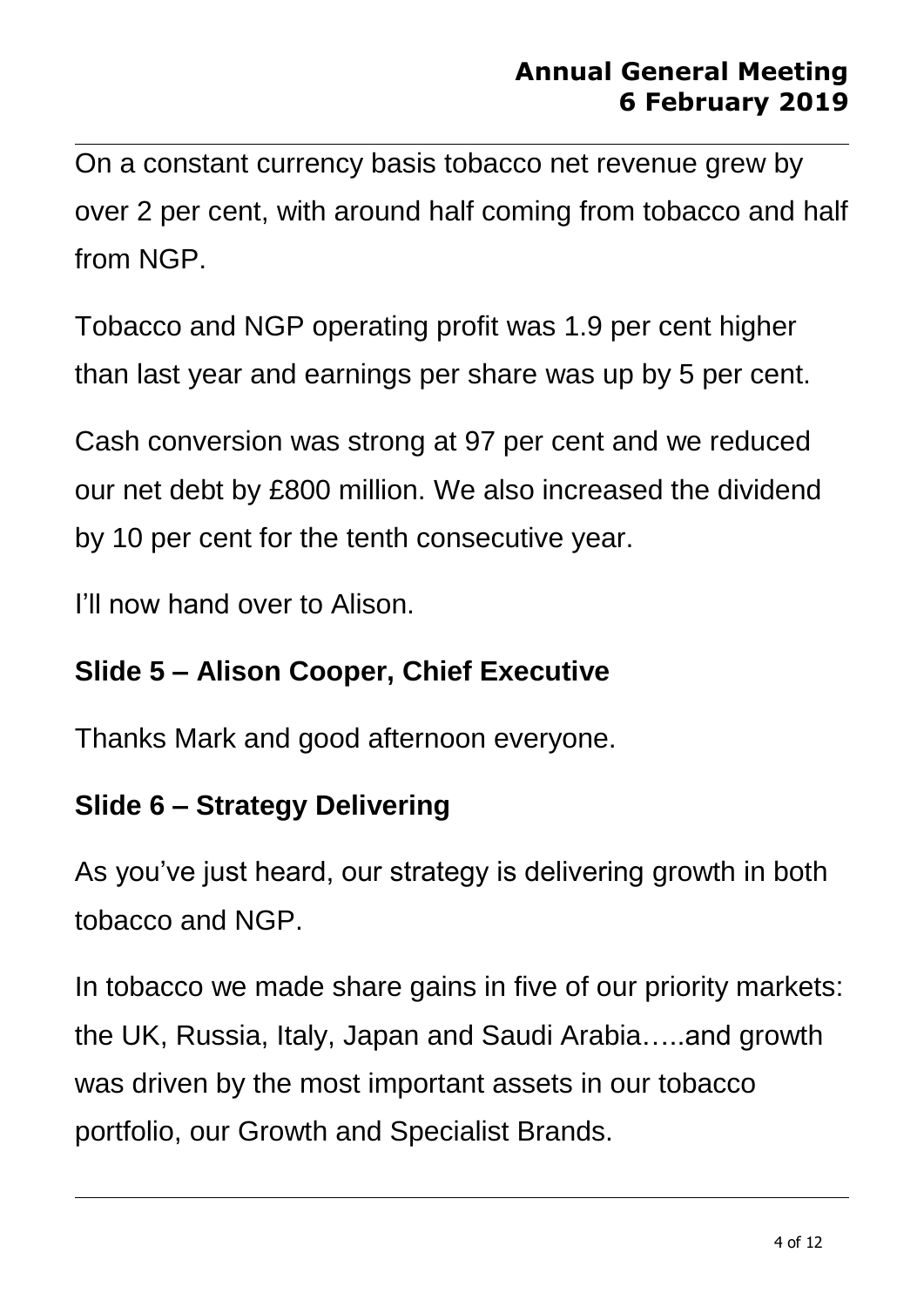These brands now account for 67 per cent of the Group's net revenue. This was 4 per cent higher than last year, reflecting our focus on generating high quality growth.

We said that in 2018 we would deliver a significant step-up in NGP, driven by the international rollout of *my*blu, a pod-based system.

blu is the key brand in our NGP portfolio; at the beginning of 2018 *my*blu was in 4 markets; it's now in 10 - including the USA, UK, Italy, France, Germany and Russia.

While building sales of blu we've also been expanding our innovation pipeline, launching tobacco-free snus in Sweden and developing our first heated tobacco product, Pulze.

#### **Slide 7 – 2019 Priorities**

Our priorities for 2019 are to maintain momentum in tobacco, while accelerating growth in NGP.

In tobacco, that means continuing to drive the performance of our Growth and Specialist Brands to deliver further quality share growth in priority markets.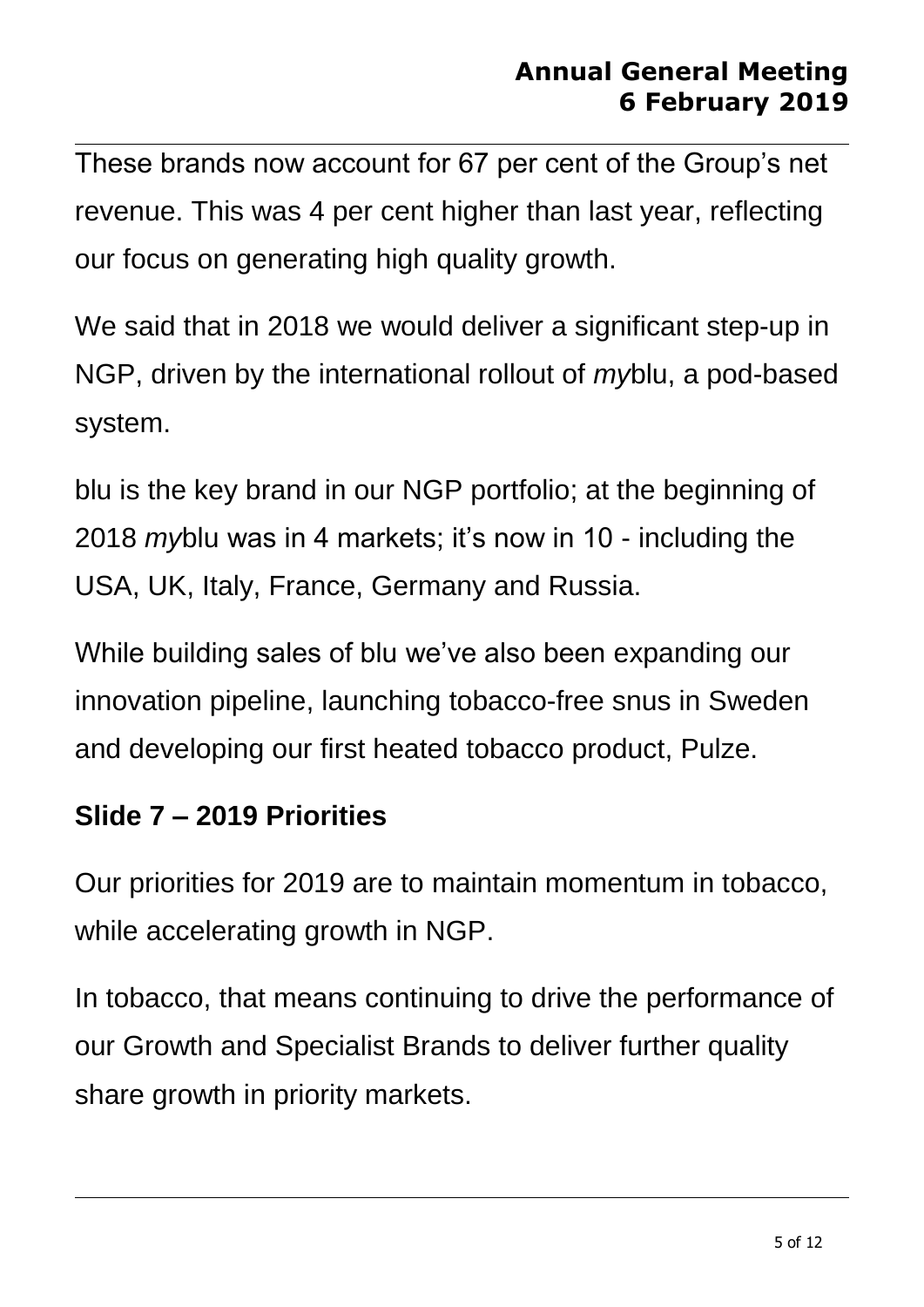Given our relatively small global cigarette market share, NGP represents an additive opportunity for Imperial and we are investing an additional £100 million in the first half to support our growth ambitions.

We expect NGP revenues to increase significantly in 2019 and also expect to exit the year with our NGP business contributing to Group profits.

## **Slide 8 – Sustainability Strategy**

Before handing back to Mark I'd like to update you on our sustainability strategy, starting with a video.

## *(Play video)*

Our sustainability strategy supports the business by enabling growth and creating value, and focuses on three pillars:

- a sustainable tobacco supply: maintaining sustainable agricultural practices to ensure a consistent, quality supply of tobacco
- reduced harm Next Generation Products: developing alternative products that are less harmful to health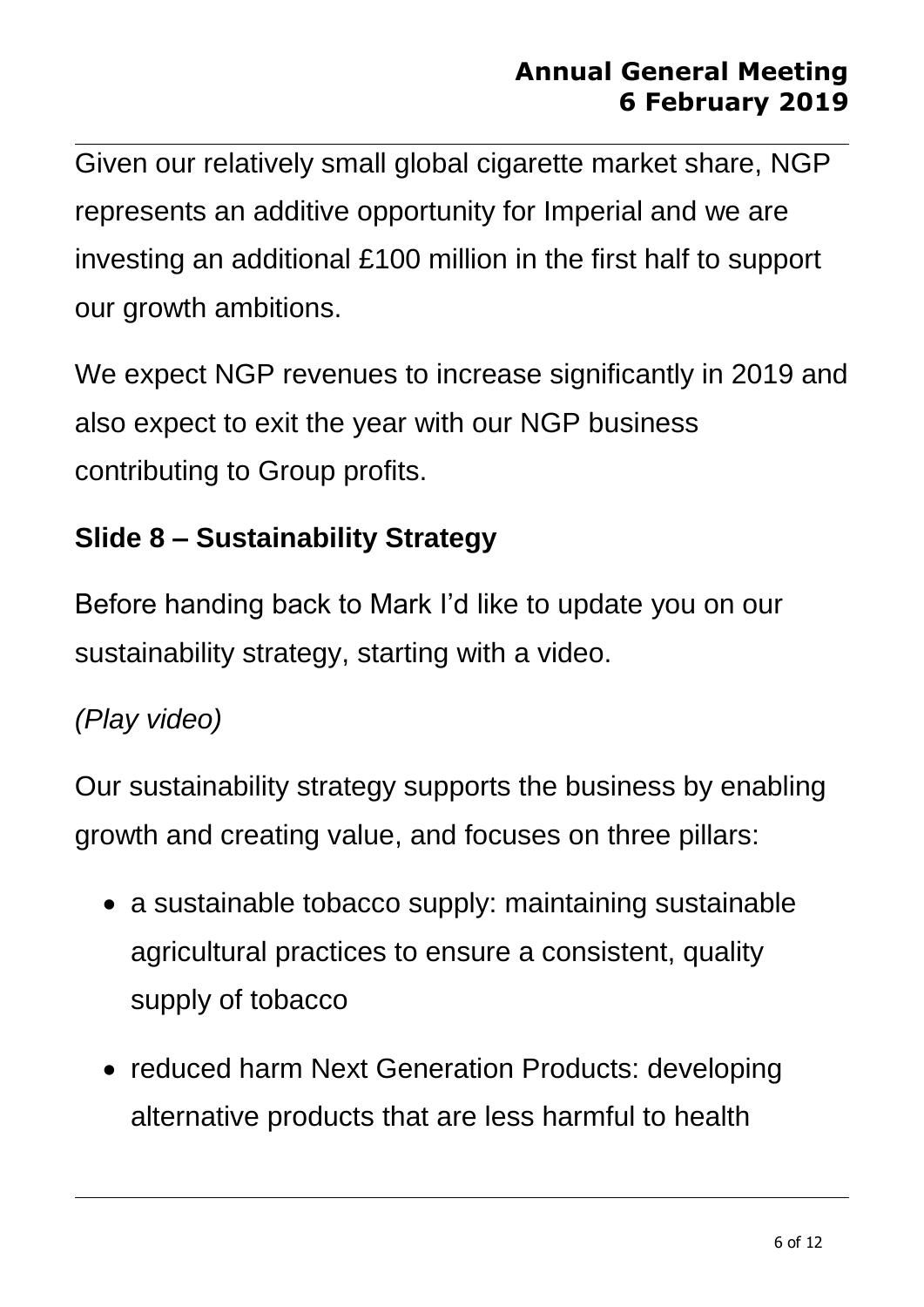• responsible operations and people: behaving responsibly at all times and providing a safe and rewarding work environment for our employees

These three pillars define the approach we take to addressing our ESG responsibilities: environmental, social and governance.

They are wide-ranging and include farmer livelihoods and welfare, climate and energy, human rights and health and safety……… these are all matters that have been identified by our stakeholders as representing the biggest risks or opportunities for Imperial.

We made good progress in a number of areas, including in Africa where we're working with suppliers to achieve wood sustainability for our tobacco farmers by 2022. This involved planting more than a million trees last year.

In NGP, our leading-edge science underpins our commitment to create something better for the world's smokers. During the year we published reports and research in support of our purpose and remain actively engaged in the evolving science and regulatory debates.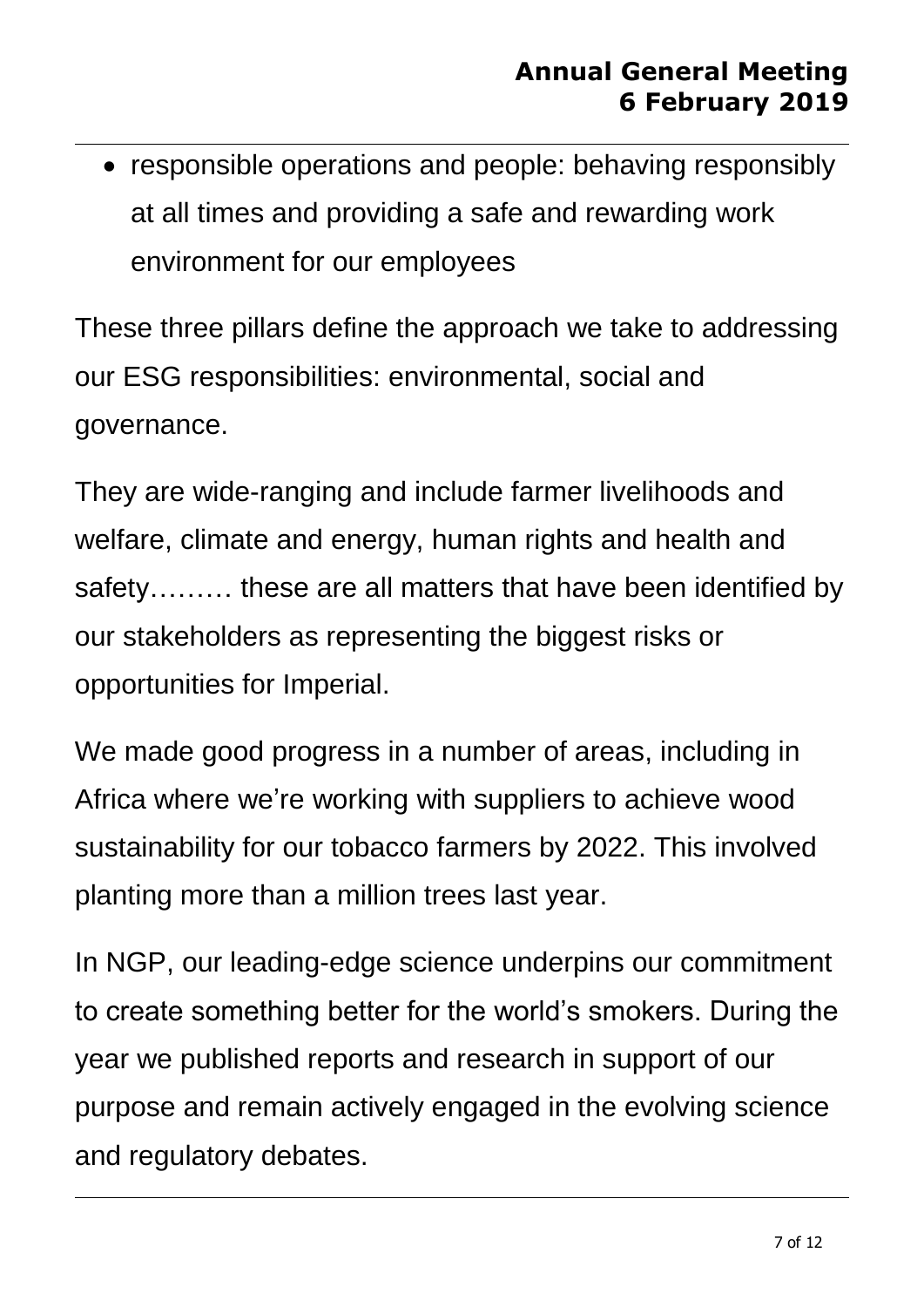I'm particularly pleased with our environmental performance. In 2018 we were able to further minimise waste, improve energy efficiency and reduce emissions.

### **Slide 9 – Exceeding Our Environmental Targets**

Our commitment to reducing our environmental impact is highlighted on this slide, which shows our progress over the last 10 years.

We've already exceeded our 2020 targets and are currently developing new ones for the next 10-30 years.

It's pleasing to see our efforts acknowledged by high scores from CDP, formerly the Carbon Disclosure Project.

The 'A' rating awarded to Logista, our standalone distribution business, reflects an exceptional performance. Around 7,000 companies worldwide are assessed by CDP and only 126 have made it on to the 'A list'.

I hope that gives you a flavour of how we're delivering against our sustainability strategy.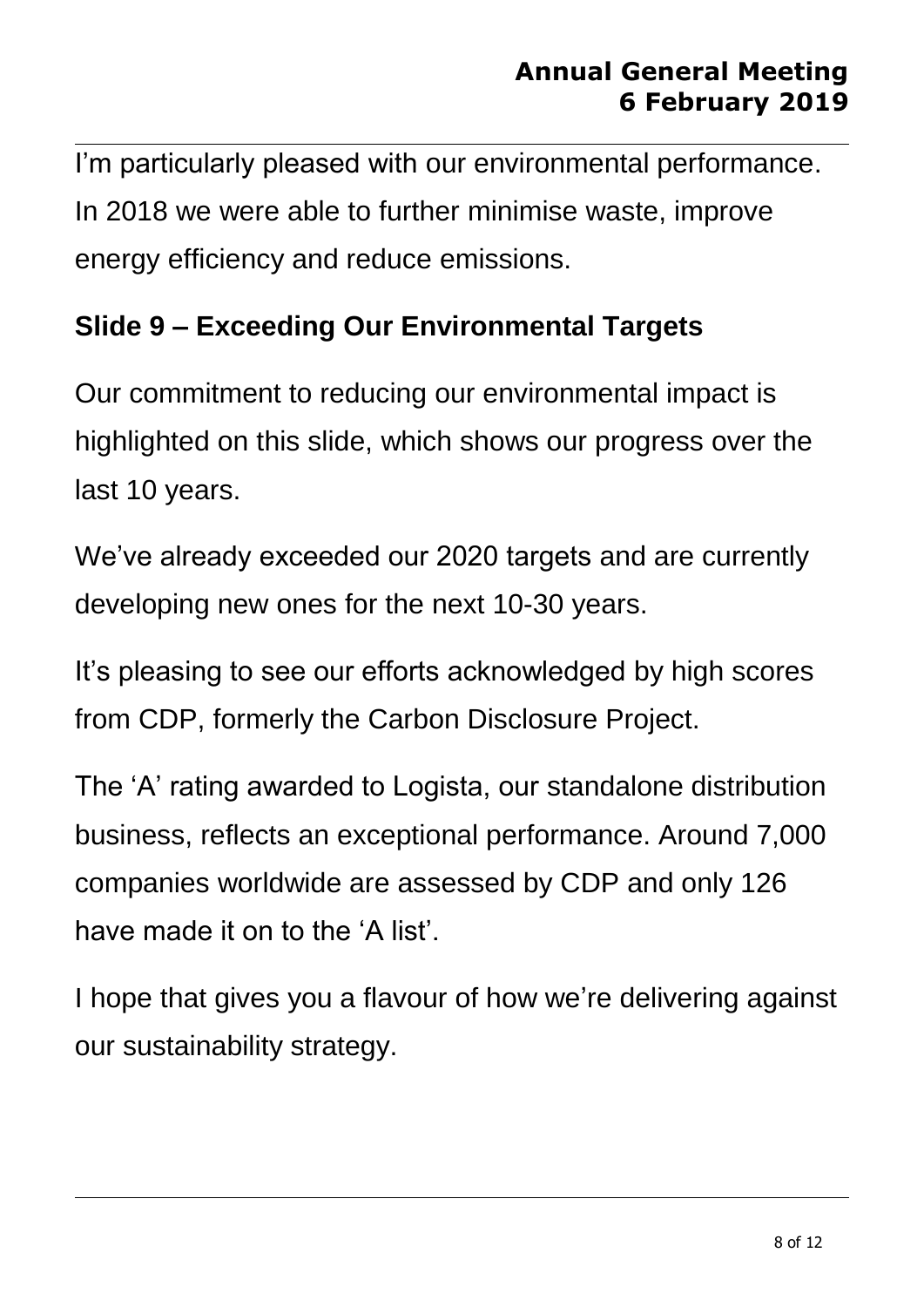Later this year we'll be inviting a panel of stakeholders to meet with us to review our ESG responsibilities and provide feedback on the progress we're making in managing them. This will help us further shape our sustainability strategy and we will publish a report summarising the key themes on our corporate website.

Thank you; now back to Mark.

### **Slide 10 – Annual General Meeting**

Thanks Alison.

Before turning to the formal business of the Meeting I'd like to thank my colleagues on the Board, our senior management team and employees around the world for their contribution and support.

## (PAUSE)

There are 20 resolutions to be put to the Meeting, all of which are set out and explained in the Notice of Meeting which, with your agreement, I'll take as read.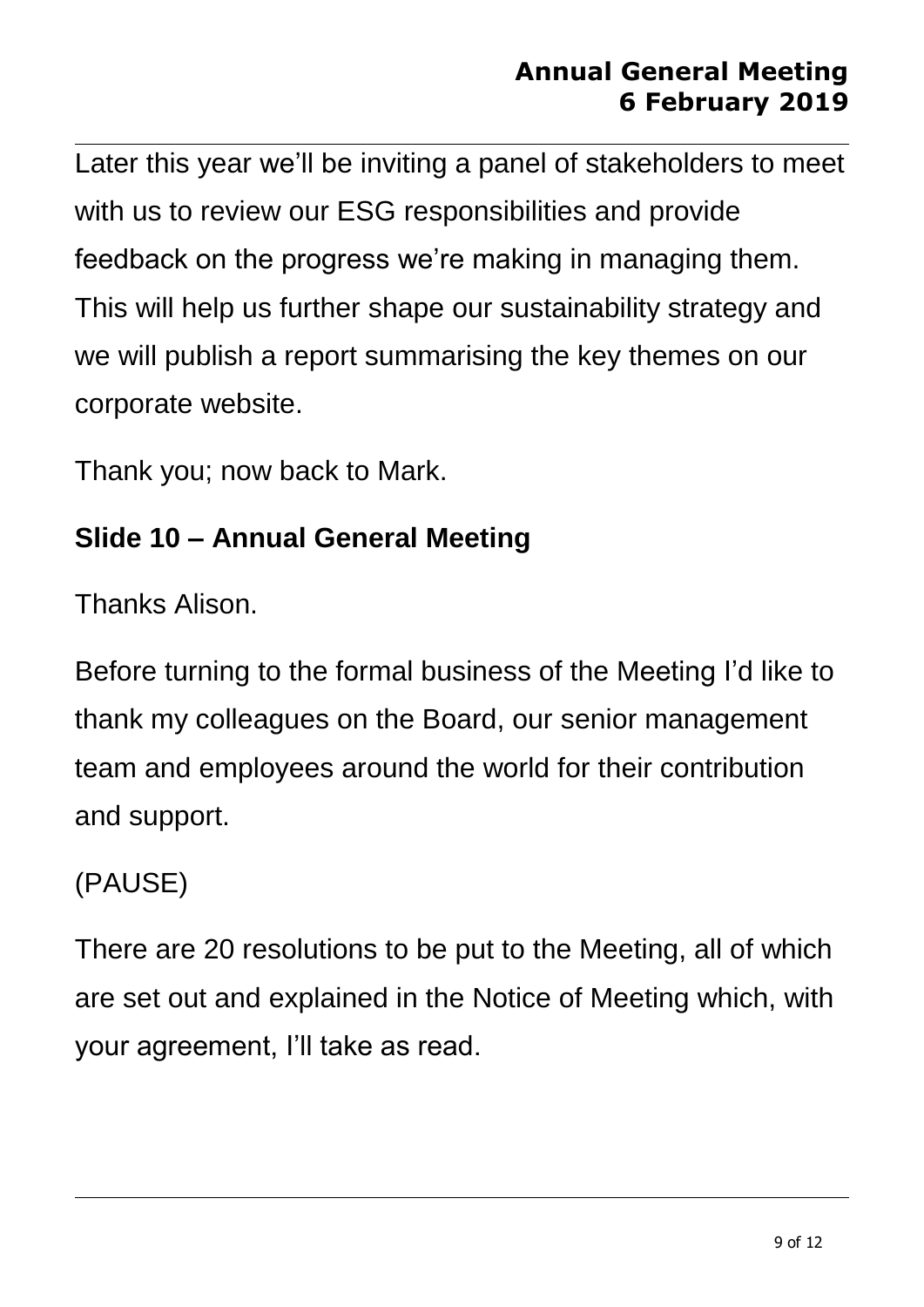I intend to take questions in respect of all resolutions now and then ask you to vote on all 20 resolutions, rather than propose each resolution in turn.

Are there any questions please? If you do ask a question, please wait for the microphone and let everyone know who you are. Please also state the resolution to which your question relates.

(Q&A)

Thank you for your questions. We will now proceed to vote on all the resolutions.

All resolutions at our shareholder meetings are decided by polls and our registrar, Equiniti, is present as the polls' scrutineer to count the votes at the end of the Meeting.

The Directors are unanimously in favour of each resolution and recommend that you vote in favour.

Please complete your poll card, ensuring that you sign it, and then place it in the ballot box by the exit as you leave.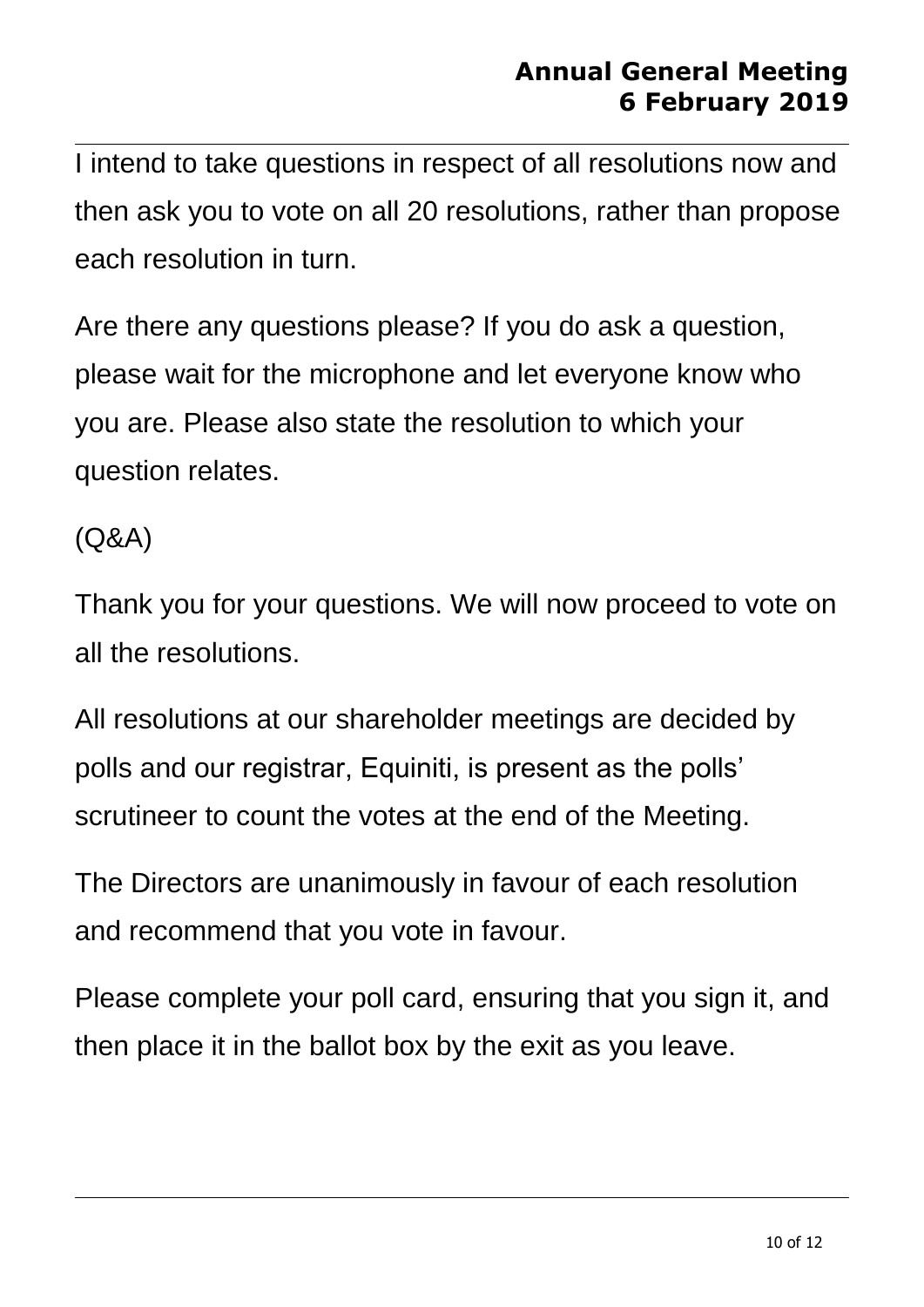I now formally propose that each of the resolutions set out in the Notice of Meeting, and on the poll card, is put to the meeting as a separate resolution. Resolutions 18 to 20 are special resolutions, and will be passed if more than 75 per cent of the votes are cast in favour.

All other resolutions are ordinary resolutions and will be passed if more than 50 per cent of the votes cast are in favour. For the purposes of such counts, abstentions are not included.

## (PAUSE TO ALLOW TIME TO COMPLETE VOTING CARDS)

The proxy votes received prior to the Meeting are now being shown on the screen.

#### (PAUSE)

Ladies and gentlemen, that completes today's agenda.

Please place your completed voting card in the ballot boxes located at the exits within the next five minutes, at which time the poll will close.

The results will not be available here today; they will be announced on our corporate website as soon as possible.